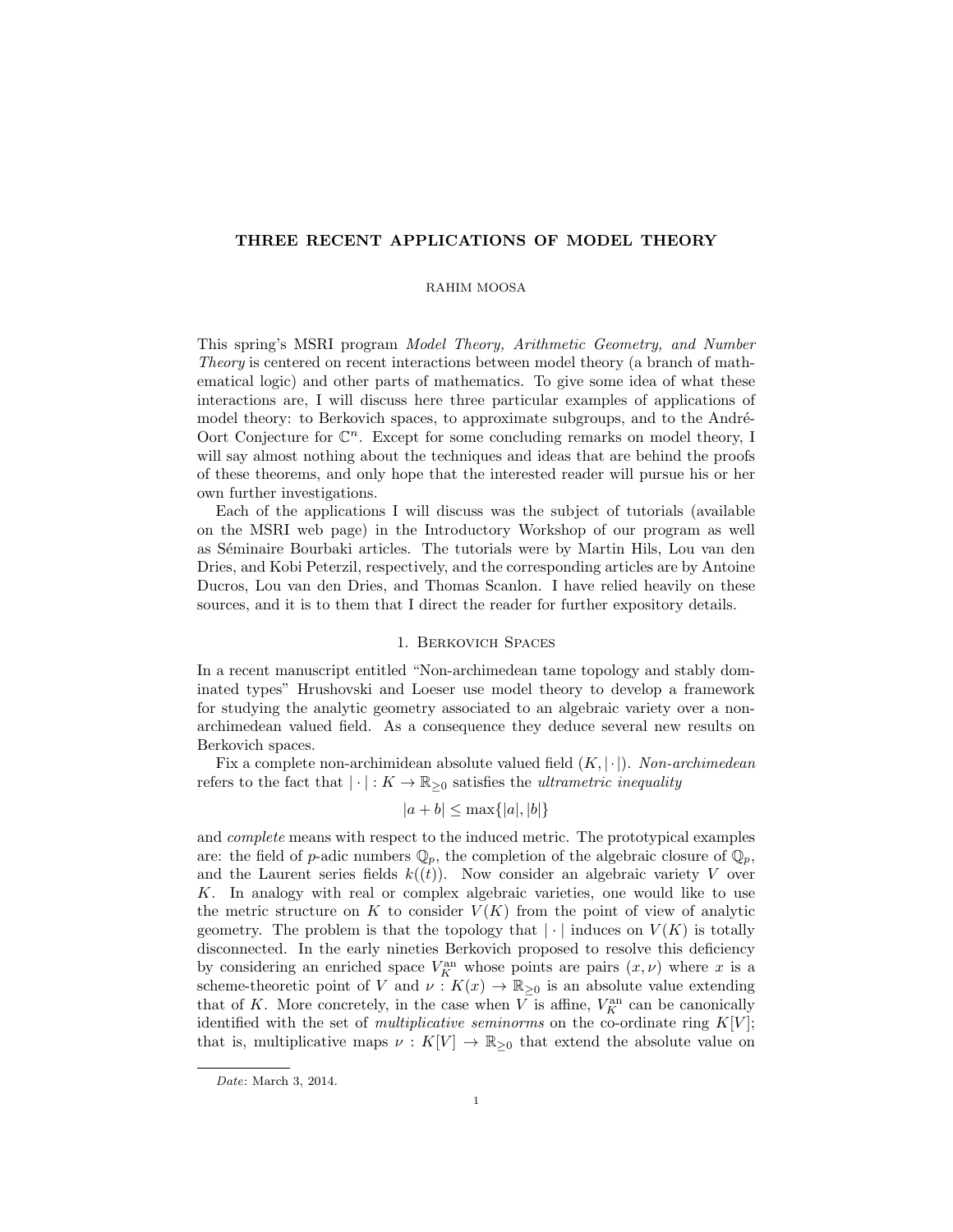#### 2 RAHIM MOOSA

K and satisfy the ultrametric inequality. The topology induced on  $V_K^{\text{an}}$  from the product topology on  $\mathbb{R}^{K[V]}$  is then locally path connected and locally compact.

Berkovich spaces have proved to have many and diverse applications. They have led to the development of p-adic analogues of classical notions from complex analysis including spectral theory, harmonic analysis, equidistribution, and dynamics. There have been applications to the Langlands program in arithmetic geometry via the development of étale cohomology of analytic spaces. Finally, by endowing a given ground field with the trivial absolute value (which, note, is complete and nonarchimedean), Berkovich spaces have also been useful in general algebraic geometry.

Hrushovski and Loeser use model theory to show that Berkovich spaces exhibit very tame topological behaviour, generalisating and strengthening what was known before. Here are some of their results.

**Theorem 1** (Hrushovski, Loeser). Suppose V is a quasi-projective variety over  $K$ . Then

- (1)  $V_K^{\text{an}}$  admits a strong deformation retraction to a closed subspace that is homeomorphic to a finite simplicial complex,
- (2)  $V_K^{\text{an}}$  is locally contractible, and
- (3) given a morphism  $f: V \to W$  to an algebraic variety W over K, among the fibres of  $f^{\text{an}} : V_K^{\text{an}} \to W_K^{\text{an}}$  there are only finitely many homotopy types.

# 2. Approximate Groups

Given a positive integer  $K$ , a  $K$ -approximate group is a finite subset  $X$  of a group G such that  $1 \in X$ ,  $X^{-1} = X$ , and  $X^2 := \{xy : x, y \in X\}$  is covered by K left translates of  $X$ . This is supposed to say that  $X$  is almost closed under multiplication; so one should think of K as being fixed and of  $|X|$  as being large compared to K. A 1-approximate group is a subgroup, and an easy example of a 2-approximate group that is not a subgroup is the set  $\{-N, \ldots, N\}$  in Z, for any  $N > 0$ . But the interest here is really when  $G$  is not commutative; approximate subgroups were introduced by Tao while studying the extension of additive combinatorics to the non-commutative setting.

In his 2012 paper entitled "Stable group theory and approximate subgroups" Hrushovski studies the structure of K-approximate groups as the cardinality  $|X|$ goes to infinity by applying model-theoretic techniques to the logical limits (i.e. ultraproducts) of sequences of K-approximate groups. His main achievement is to model such a limit of approximate groups by a compact neighbourhood of the identity in a Lie group. This is reminiscent of the proof of Gromov's theorem on groups of polynomial growth, and indeed, one of the striking applications of Hrushovski's work is a strengthening (and new proof) of Gromov's theorem. Another application is an extension of the Freiman-Ruzsa theorem to the non-commutative setting: in a group of finite exponent every K-approximate group is commensurable to an actual subgroup, commensurable here in the sense that each is contained in finitely many left translates of the other where the number of translates is bounded in terms of K. But the most celebrated application is the theorem of Breuillard, Green, and Tao saying roughly that approximate groups are in general controlled by nilpotent groups. This appears in their 2012 paper "The structure of approximate groups", where they also give alternative proofs of some of Hrushovski's results. Here is a weak version of their theorem that is simple to state.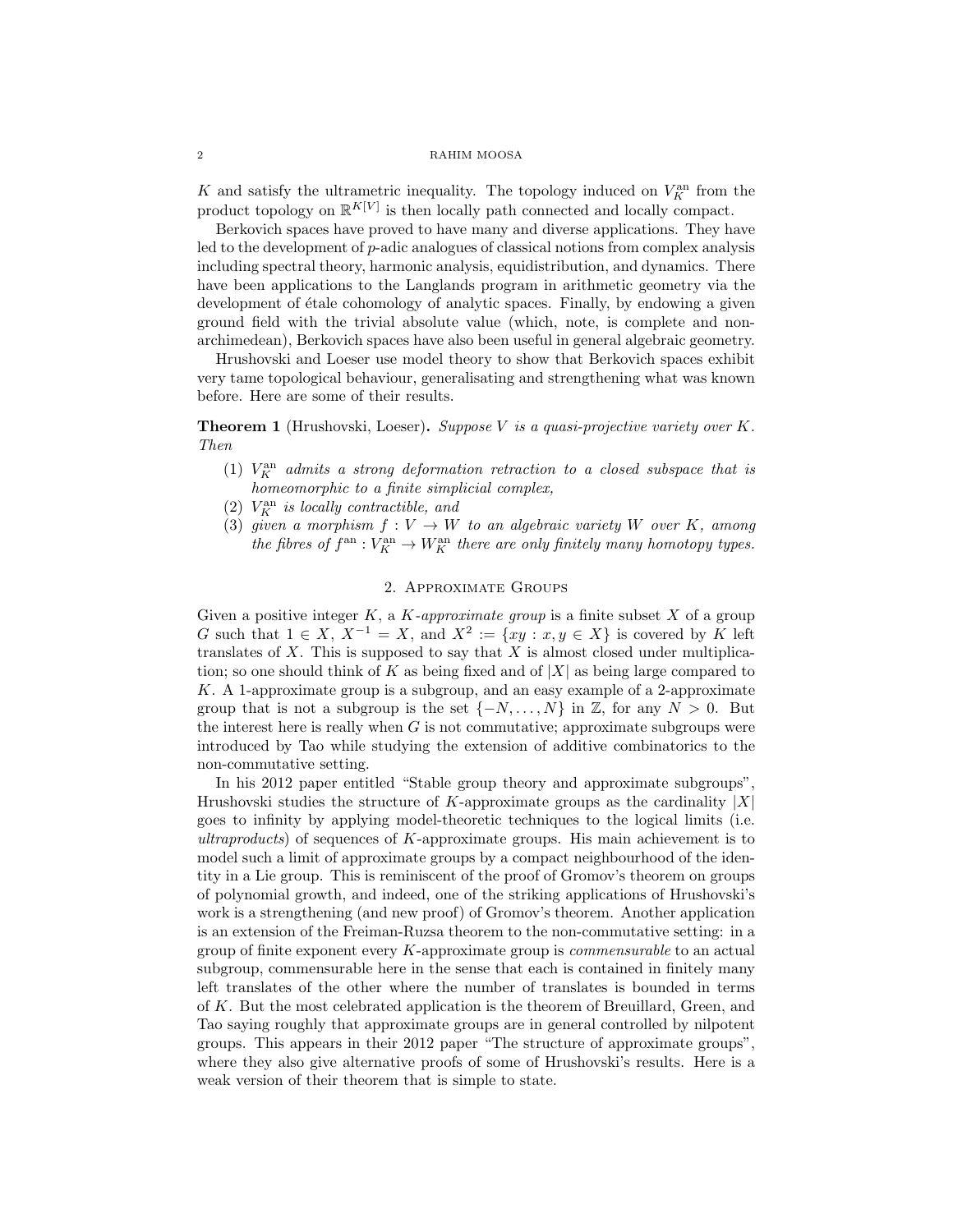**Theorem 2** (Breuillard, Green, Tao). Given  $K \geq 1$  there exists  $L \geq 1$  such that for any K-approximate group  $X \subseteq G$  there is a finite set  $Y \subseteq \langle X \rangle$  such that X is covered by L left translates of Y, Y is covered by L left translates of X, and  $\langle Y \rangle$ has a nilpotent subgroup of finite index.

Among the applications of this theorem is a finitary version of Gromov's theorem and a generalised Margulis Lemma that was conjectured by Gromov.

# 3. ANDRÉ-OORT FOR  $\mathbb{C}^n$

Model theory's first spectacular application to diophantine geometry was Hrushovski's solution in the early nineties to the function-field Mordell-Lang Conjecture in all characteristics. This was one of the central themes of the 1998 MSRI program on the model theory of fields. In recent years there has been another round of diophantine applications, this time to the André-Oort Conjecture, in which model theory plays a very different role. The model theory behind these latest interactions stems from the 2006 paper of Pila and Wilkie that used model theory to count rational points on a certain class of subsets of  $\mathbb{R}^n$  with tame topological properties. Following a general strategy proposed by Zannier, there are now a number of applications of this result in various directions. I will focus on what is possibly the most striking one thus far: Pila's solution to the André-Oort Conjecture for  $\mathbb{C}^n$ .

Recall that to each point  $\tau$  in the upper half plane  $\mathbb{H} := \{z \in \mathbb{C} : \text{Im}(z) > 0\}$ we can associate the elliptic curve  $E_{\tau} := \mathbb{C}/(\mathbb{Z} + \mathbb{Z}\tau)$ . The elliptic curve  $E_{\tau}$  is said to have *complex multiplication* if its endomorphism ring is strictly bigger than  $\mathbb{Z}$ , which is equivalent to  $\tau$  belonging to an imaginary quadratic extension of  $\mathbb{Q}$ . Now, there is a holomorphic surjection  $j : \mathbb{H} \to \mathbb{C}$  with the property that  $j(\tau_1) = j(\tau_2)$ if and only if  $E_{\tau_1}$  and  $E_{\tau_2}$  are isomorphic. We are interested in the affine varieties  $X \subseteq \mathbb{A}_{\mathbb{C}}^n$  which have a Zariski dense set of points of the form  $(j(\tau_1), \ldots, j(\tau_n))$ where each  $E_{\tau_i}$  has complex multiplication. One thinks of the set of these points, called special points, as being in some way arithmetical, roughly analogous to the set of torsion points on a semiabelian variety. It is a fact that the special points are Zariski dense in  $\mathbb{A}_{\mathbb{C}}^n$ , so affine space itself gives us examples of such varieties X. More interesting examples are obtained by considering the Hecke correspondences

$$
T_N := \{ (j(\tau), j(N\tau)) : \tau \in \mathbb{H} \}
$$

for each positive integer N. It turns out that  $T_N$  is an algebraic curve in  $\mathbb{A}^2$ . It has a Zariski dense set of special points since if  $\tau$  is in a quadratic imaginary extension of  $\mathbb{Q}$ , then so is  $N\tau$ . The André-Oort conjecture for  $\mathbb{C}^n$ , proved by Pila in 2011, says that all examples come from the above two types. More precisely:

**Theorem 3** (Pila). Suppose  $X \subseteq \mathbb{A}_{\mathbb{C}}^n$  is an irreducible subvariety containing a Zariski dense set of special points. Then X is an irreducible component of an intersection of varieties of the form:

•  $S_{i,\tau} := \{(z_1,\ldots,z_n) : z_i = j(\tau)\}\$  where  $E_{\tau}$  has complex multiplication, and •  $T_{i,j,N} := \{(z_1, \ldots, z_n) : (z_i, z_j) \in T_N \}$  where  $N > 0$ .

### 4. And behind them all: Model Theory

To the reader unfamiliar with model theory it may be surprising that the above theorems are all applications of a single subject, and at that a branch of mathematical logic. In fact, model theory often plays the role of recognising, formalising, and